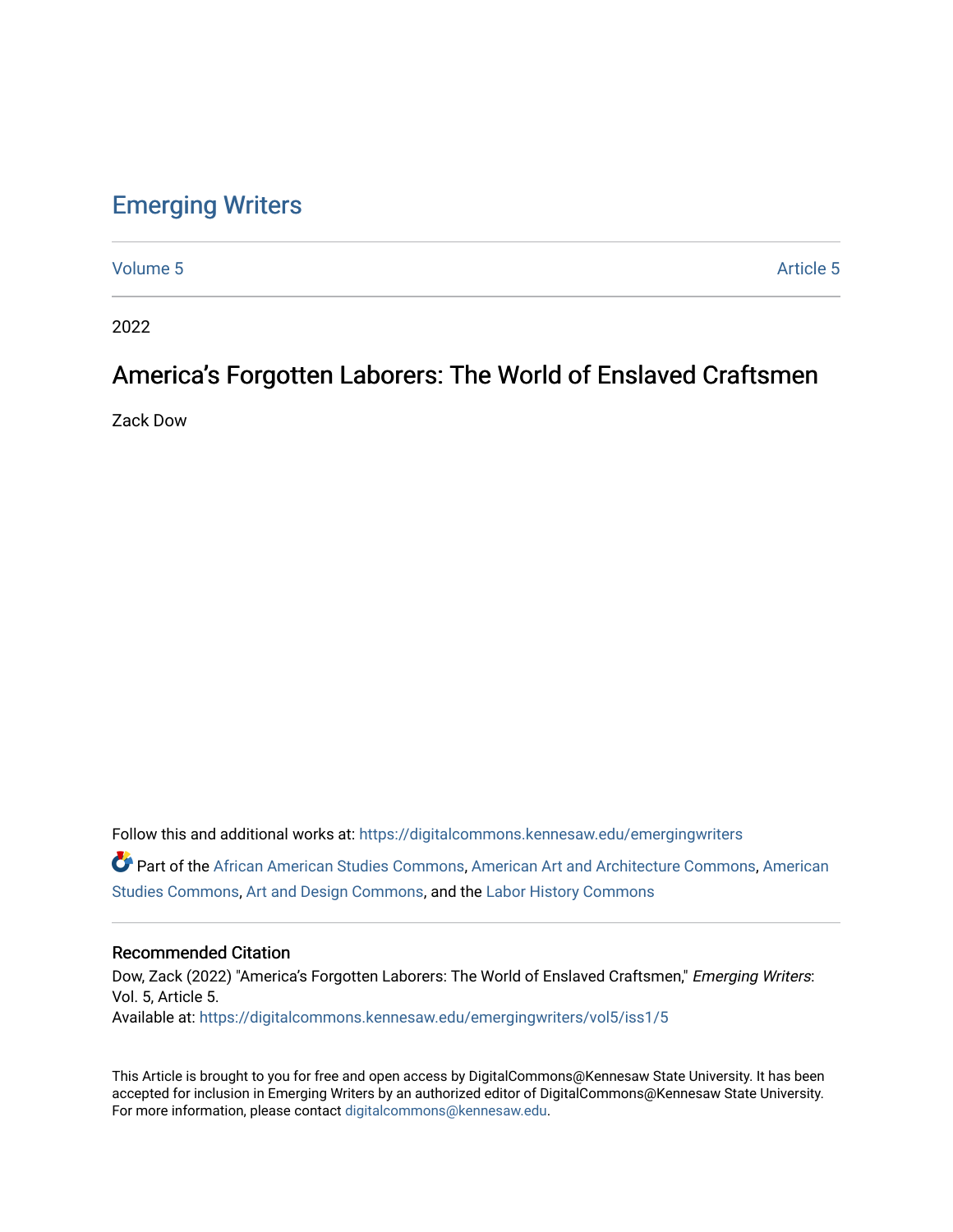# America's Forgotten Laborers: The World of Enslaved Craftsmen by Zack Dow

The story of early America is one of pioneers and patriots, hardworking, self-made individuals who built a powerful nation from a group of colonies. Important American figures like Benjamin Franklin and Thomas Jefferson are remembered not only as revolutionaries but also as engineers and innovative, skilled creators. Jefferson, for example, designed the entirety of his renowned estate and even built pieces therein. The story of Benjamin Franklin is told passionately in schoolbooks, recalling his many inventions and skills; but as is all too common in American history, the picture of this country's beginning is painted with a biased brush, one that leaves out an important color.

Historically, tradesmen constituted a large and fundamental part of the workforce. In days before the utilization of fossil fuels and large-scale industrialization, specific, specialized handcrafts comprised American industry. Remnants of the work of these craftsmen are admired today, earning spots in museums across the country and selling in auctions as fine antiques. There is widespread awareness of many of these crafts, but it is not so well known that it was enslaved people who "predominated in craft and industrial labor" and who were not limited to field work (Foner, Lewis 2).

Enslaved people are homogenized by textbooks and school curriculum. For decades, students have learned of unskilled, plantation-working workers who predominately picked and processed cotton or worked as servants. Of course, these jobs were very common, and there is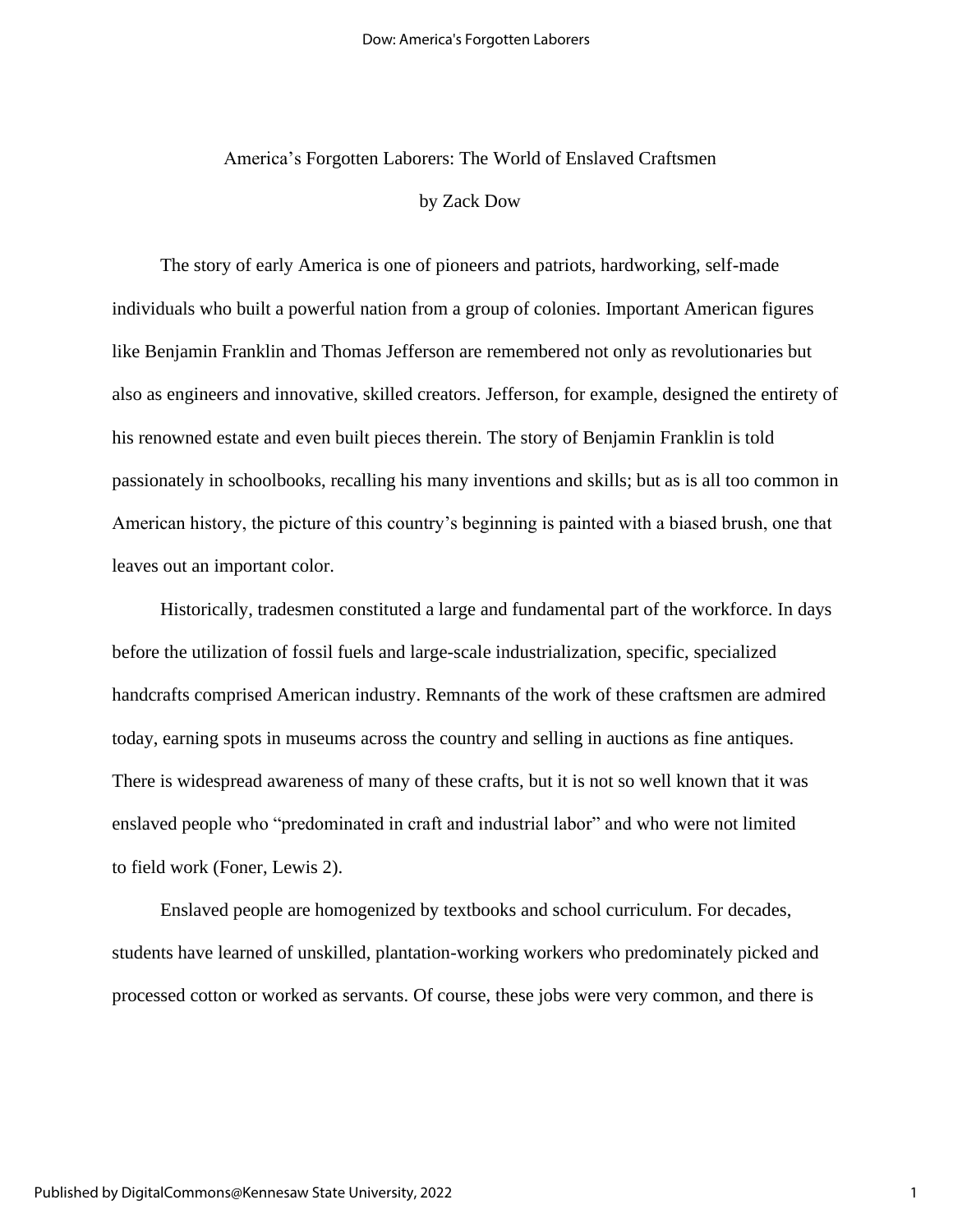good reason for schools to focus on these individuals; the brutality and oppressive working conditions faced by this caste of the enslaved are perhaps the worst, and the cruelty of the institution is effectively encompassed by the study of such people. What is not included, however, is the sizeable population of highly-skilled workers, enslaved persons who despite being legally forbidden from learning to read, write, and perform mathematics (which was often relevant for certain crafts), achieved artisanal positions and created fine pieces, some of which are highly praised today. Nearly every large plantation housed a number of skilled workers (smiths, carpenters, etc.), and southern cities had no shortage of enslaved craftsmen, especially as production increased around the time of the Civil War (Foner, Lewis 4).

An exceptionally well-preserved example, Jefferson's Monticello, provides a powerful look into the work of a particular enslaved man, John Hemings, whose family name is infamous, but not for the exceptional work of the man in question. John Hemings was the brother of Sally Hemings, an enslaved woman with whom Jefferson had several illegitimate children. John Hemings was a joiner that belonged to Jefferson, who, after Jefferson's ability to import fine pieces from Europe declines, was utilized heavily in the outfitting of Monticello (Self, Stein 231). The work of John Hemings is extensive: "He worked on the Chinese railing, venetian blinds, cellar sashes, bedchamber closet, and window shutters and participated in many more projects at Monticello" (Self, Stein 233). Most notably, Hemings is also responsible for working on the famous oval arch that leads into the library, which is a piece of much spectacle and technical prowess. The unfortunate reality is that John Hemings is not a part of the popular conversation about Monticello. Jefferson is certainly remembered, as is Sally Hemings, but the landmark site that attracts much tourism today has not cemented itself as a display of enslaved craftsmanship.

Several pieces in the estate were imported or made by high-profile white tradesmen,

2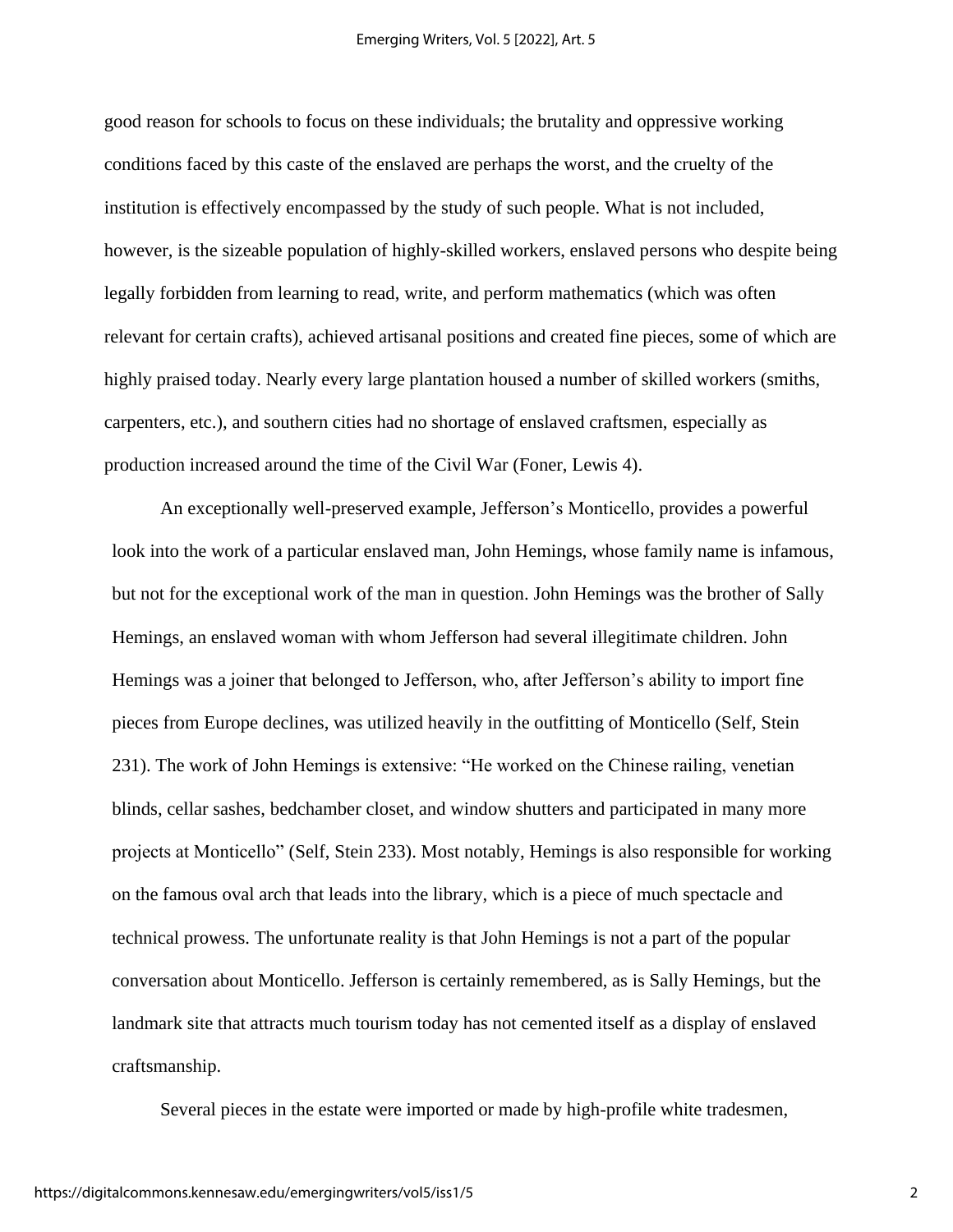but enslaved craftsmen contributed considerably to the outfitting of Monticello. It should be reiterated that emphasis on the negative aspects of slavery—the suffering, the cruelty, the toil—is justified and important to understand, but at large, there is a significant lack of appreciation and representation of the fine work of Black Americans.

Skilled Black workers were not always enslaved. Thomas Day was a free Black cabinetmaker in North Carolina, whose shop "was the third largest furniture manufactory" in the state (Prown 215). Day was certainly a minority, being that he was born into a family of free Blacks, apprenticing under his father and receiving an education under a private tutor (Prown 217). As a Black American in the Antebellum South, freedom and formal education were certainly not the norm; however, Day was still at a disadvantage given his skin color, and his intense success as a master craftsman breaks stereotypes reinforced by a narrow education, which teaches that enslaved people were unskilled and unaccomplished. Day was an artisan who was educated, respected, and achieved levels of success enviable by free white men of the day; yet, while recently gaining recognition, the life and work of Thomas Day are still largely unknown to non-academic audiences.

Just as the diversity of enslaved labor is largely underappreciated, so too the depth and diversity of individual enslaved people eludes the public mind. Dave the Potter was an enslaved man who fit no mold of what or whom he was supposed to be. He was taught to write by his master, which originally was for his work as a typesetter, but he ultimately utilized this skill in a nuanced and sophisticated way as a potter. Dave's work "appears to be unique in the history of pottery. That uniqueness stems from the artist, his life, and his use of his craft as a form of selfexpressive protest…" (de Groft 249). Hundreds of surviving pots tell the story of an enslaved man who not only was an incredibly skilled and unique artisan but was also a complex and intelligent individual. Most exceptionally, more than a quarter of Dave's pots feature

3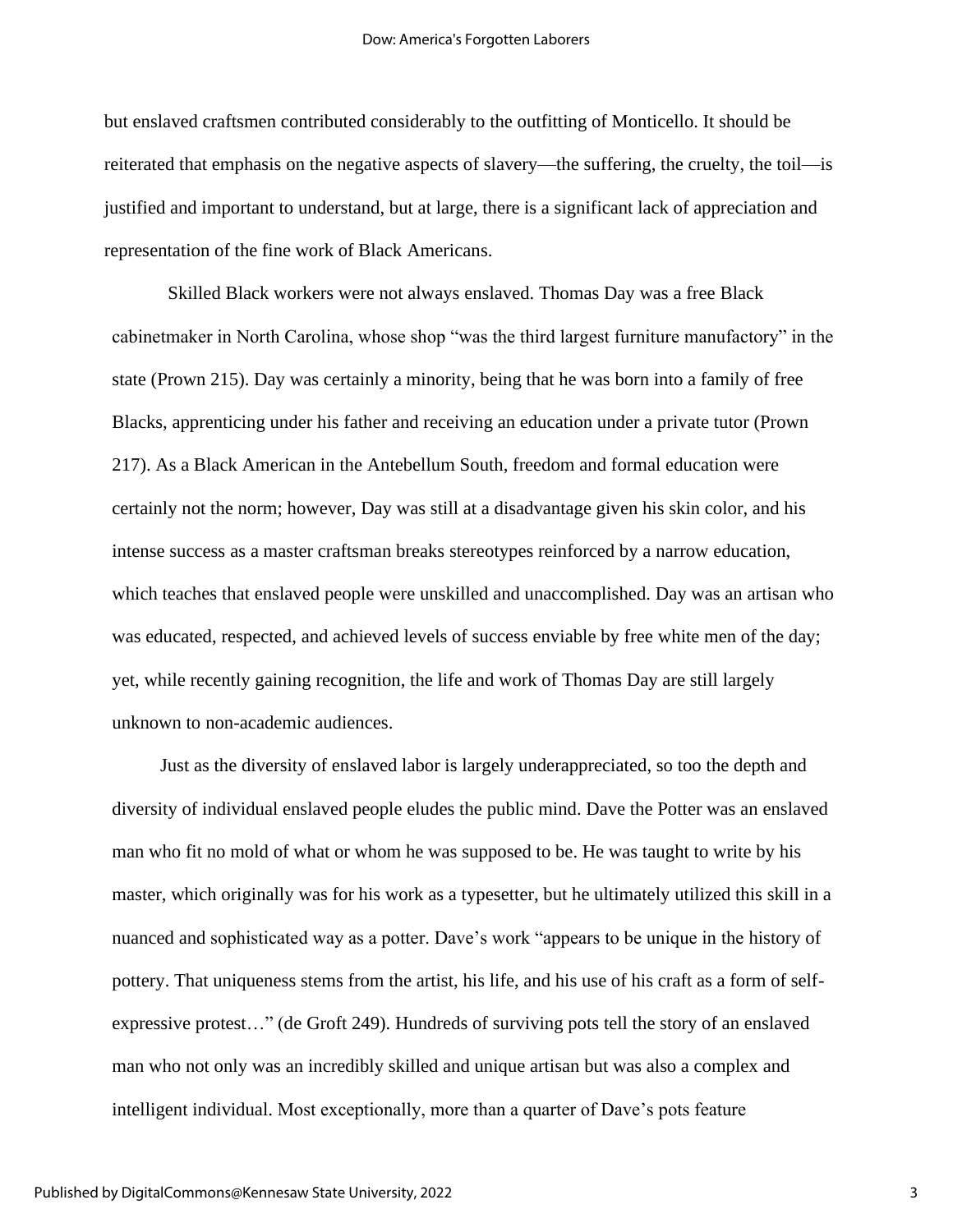inscribed poetry, which was used to teach other enslave people to read (de Groft 255). The enslaved were involved in the handling and storage of such pots, so by Dave's efforts to include poetry therein, he created an opportunity for his peers to learn a forbidden skill. Here again it is seen that Dave the Potter conforms to none of the stereotypical and generalized characteristics of an enslaved person. Rather, he possessed highly developed skill and craftsmanship and fought oppression through hidden messages and irregular artistic expression; yet he too has been excluded from the uncritical curriculum of slavery, which strips away depth and achievement in Black history—and for every Dave the Potter, how many more skilled, complex enslaved people have been lost to history?

Where individuals fail to be recognized, the skilled work of the enslaved can be seen in cities and towns. The prominence of these mold-breaking Black workers is illustrated in Catherine Bishir's *Crafting Lives:*

New Bern, like its sister cities, bustled with enslaved and free, Black and white artisans, along with hundreds of other workers of every color and status. Whether Blacks composed a majority of the local population, as they did in New Bern and a few other towns, or a substantial minority, as in many southern cities, Black artisans formed a constant presence in the human and economic landscape. (40)

When looking into the past, it is easy to forget the diversity of industry and the number of different occupations. Although extremely dominant in the Antebellum South, cotton production was not the only product of labor; at the bare minimum, things like clothes, buildings, and basic furniture needed to be produced, so even in the most plantation-dominated regions of the United States, some amount of skilled work existed, often enslaved (Foner, Lewis 2). Bishir presents a picture of historical labor, giving appropriate recognition to its enslaved and free Black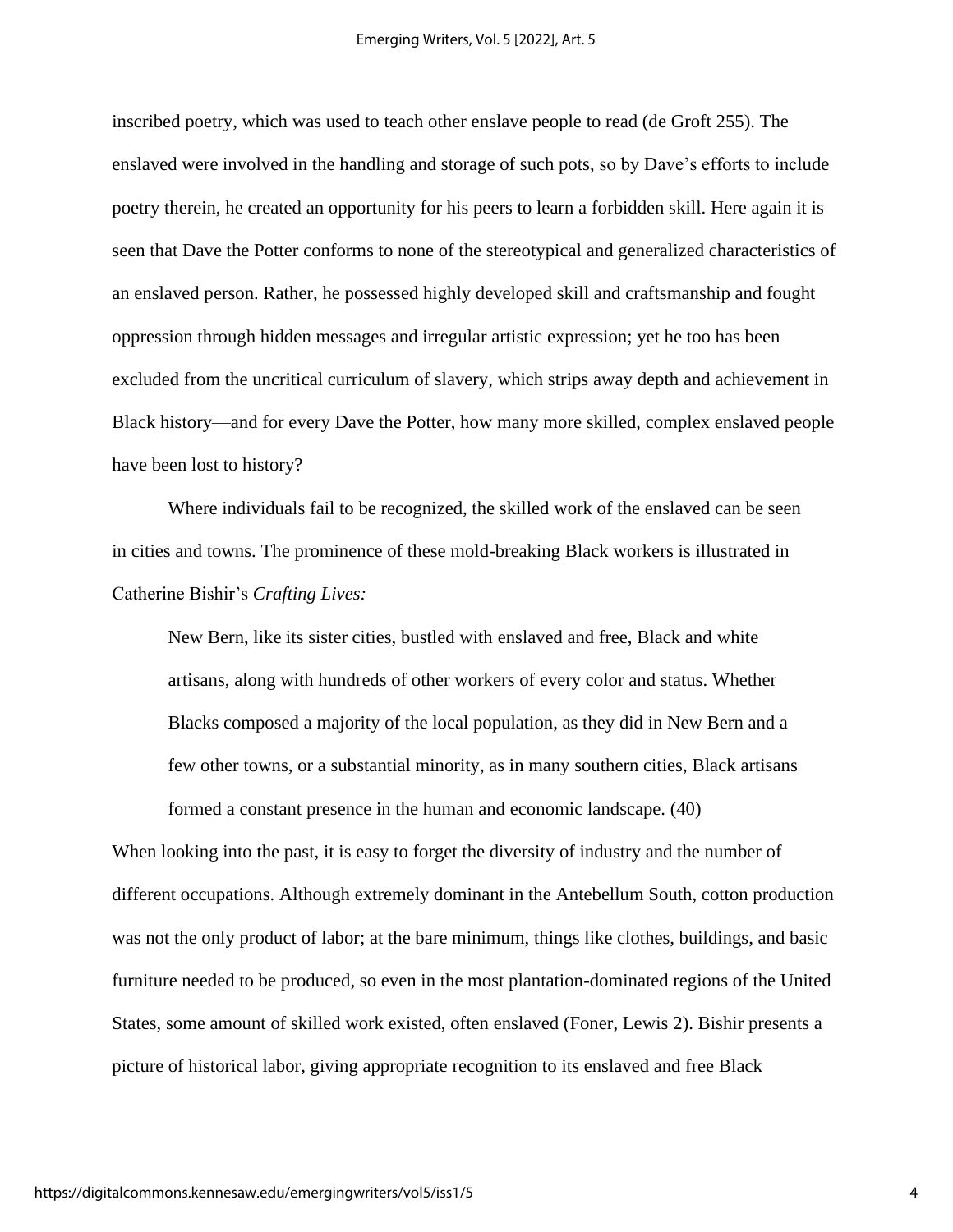constituents. In fact, in New Bern, not a single historical building project was documented that did not include both Black and white workers (Bishir 42).

It is clear that the roles of enslaved Blacks were not limited to picking cotton, cooking, or doing housework. The myriad of careers undertaken by white workers are prominently remembered by schoolbooks, but as is seen in the case of New Bern, Black workers contributed equally (if not more, in the case of a predominately Black town) and played a vital part in industry. Why then is it taught that enslaved people only picked cotton, with hardly any mention of anything else, and with only minimal recognition of figures like Thomas Day? Challenging these ideas and, at the very least, recognizing the contributions of well recorded Black artisans is a step that needs to be taken in American education. In fact, many Americans have unknowingly seen the work of enslaved and free Blacks in historical buildings and antique furniture.

Presented above are figures who qualify as American role models, at the very least deserving of a passage in a textbook. They provide a perspective of Black history in stark contrast with one focused on servants and fieldhands. How might educating youth on accomplished enslaved people and free Blacks affect the development of racist attitudes or inspire Black children (who, even today, are taught that their ancestors were mostly menial workers)? The value of figures like Thomas Day, Dave the Potter, and John Hemings is immense, and they represent only a fraction of Black workers, being unusually well documented and having many surviving pieces—a fortune most workers of history do not possess.

Not discussed in this paper are dozens of accomplished enslaved and free Blacks for whom documentation exists; also not mentioned are the hundreds of thousands of Black workers that have been lost to history. Looking at cabinetmakers alone, between 1760 and 1800, "more than 147 white cabinetmakers worked in Charleston," while of some "3,324 enslaved craftsmen…25 percent, or 831, worked in a trade that cabinetmakers employed in their shops…"

5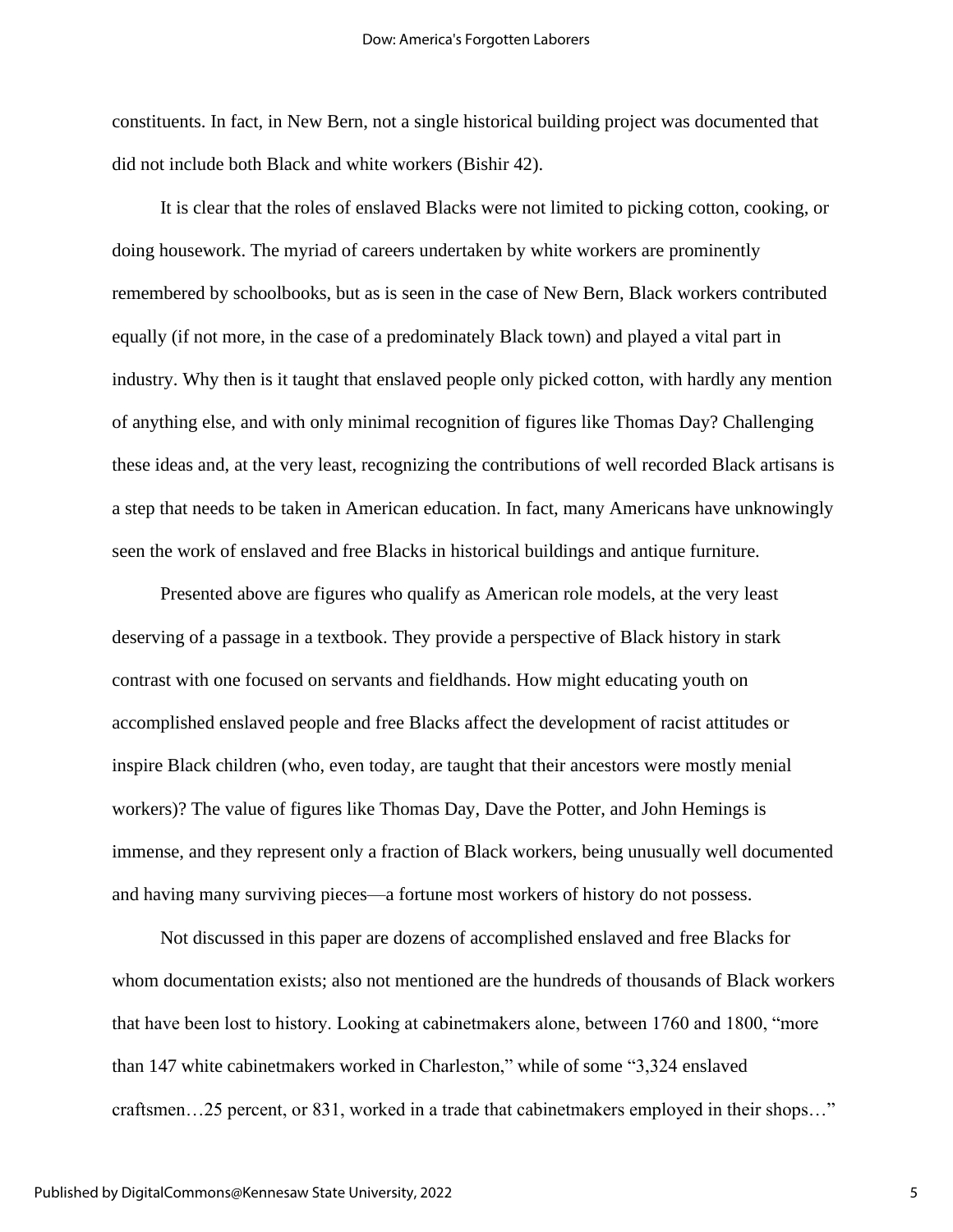(Strollo 43). That is not to say that all 831 enslaved people were cabinetmakers, but there were certainly some, and most any job in the  $19<sup>th</sup>$ -century cabinet shop would have required a set of highly developed skills (Strollo 47). Narrow curriculum and outdated educational materials fail to convey the whole picture, and even with good reason to focus on field-working enslaved people, a vital group of people is being left out. American Labor historian Phillip S. Foner and Appalachia historian Ronald L. Lewis attest, "slaves were found in all the crafts, from the most skilled to the least skilled…it is difficult to seehow most industries could have operated without bonded labor" (Foner, Lewis 2). It is clear then that enslaved Americans constituted an important population of skilled laborers who have not been given the recognition they deserve.

American students have only been taught about a handful of notable figures of Black history: Harriet Tubman, Rosa Parks, and Dr. Martin Luther King Jr., with brief mention of influential individuals like W.E.B. Du Bois and Booker T. Washington; white figures, on the other hand, constitute the vast majority of history curriculum. Contemporary acts of racism illustrate a need to improve educational programs regarding the history of Black Americans. Informing the masses about the incredible accomplishments of those who faced what was among the worst treatment of any group in the history of the United States has tremendous power to break long-lasting stereotypes and inspire Black Americans. As curator Derrick Beard writes,

We must put down the stereotypes of the watermelon and pick up the reality of the hammer. We must deconstruct and rid ourselves of the coon, the mammy, and the pickininny and embrace and acknowledge the carpenter, the seamstress, and the silversmith. We must transform the negative names of the Uncle Tom, Uncle Remus, and Buckwheat to that of Henry Boyd, Thomas Day, and Joshua Johnson (qtd. in Prown 215)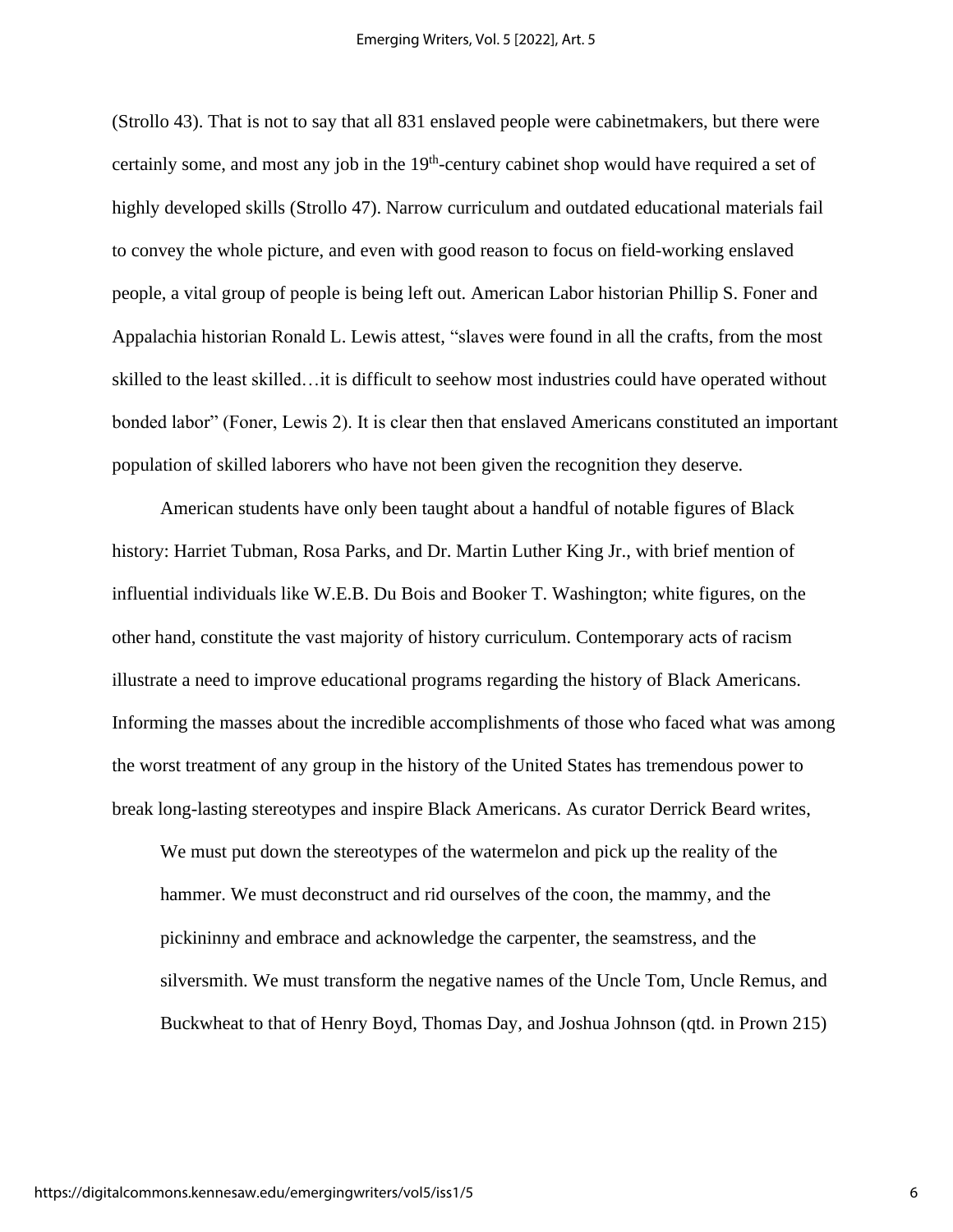The story of America is simply incomplete without these fundamental laborers, some of whom achieved incredible success despite passionate oppression and racism. Black Americans have been taught a history lacking accomplishment, save those mentioned above, but the humble, everyday worker can prove to be just as inspirational.